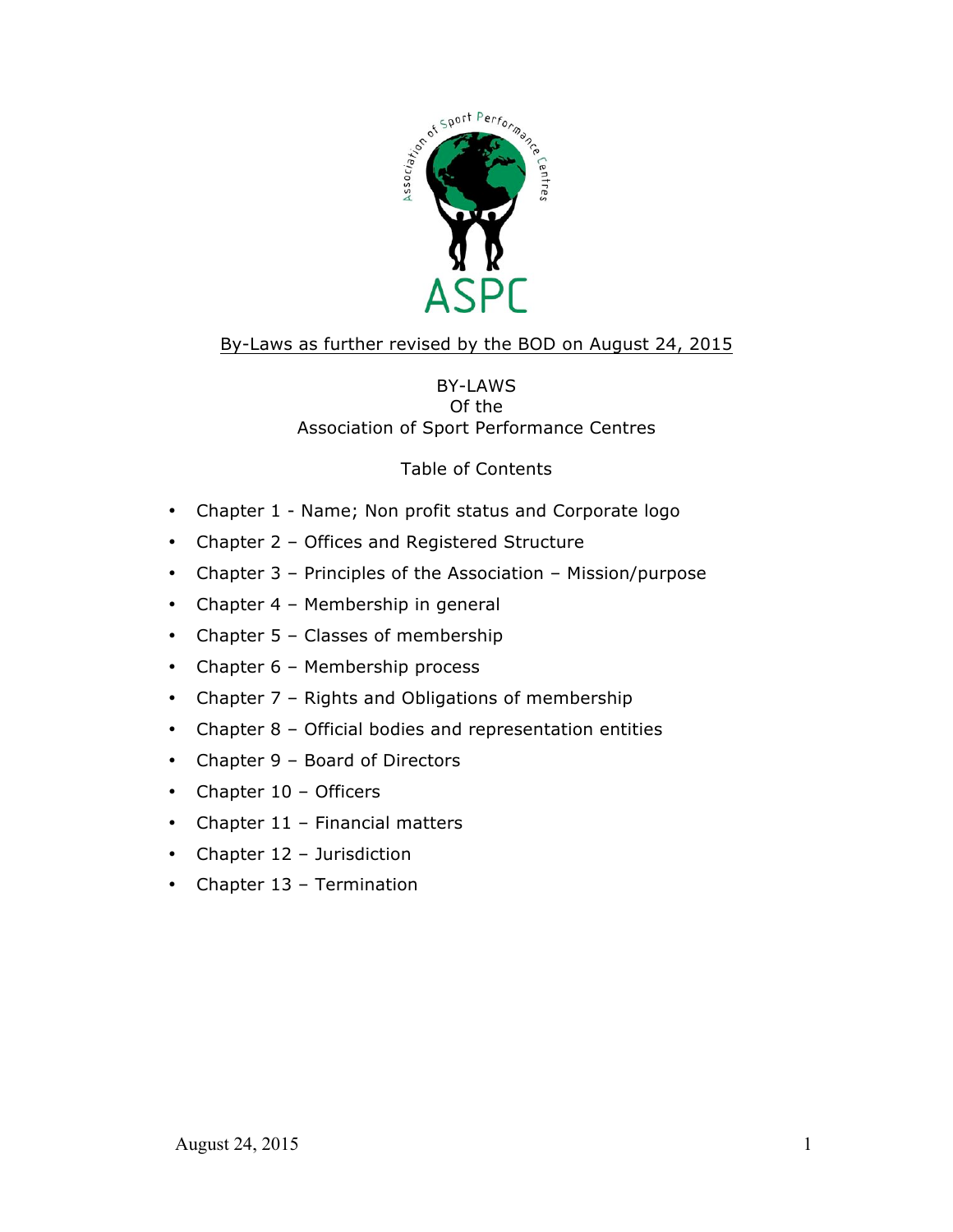# *Chapter 1.*

#### **General Order (Name, description, address, logo and scope)**

ASPC is a non-profit-making ASSOCIATION, with public and social interests, which will be governed by these by-laws, the internal regulation codes which may be approved at the General Assembly and also by the applicable state laws.

Adapted at the Forum Paris August 30, 2011 the new shorter name and abbreviation for the International Association of High Performance Sport Training Centres will now be; The Association of Sport Performance Centres or ASPC.

The Association is registered in Spain as the "International Association of High Performance Sport Training Centres".

ASPC physically established its headquarters in Sant Cugat (Barcelona, Spain): Avenida Alcalde Barnils 3-5, Sant Cugat del Vallés (08174, Spain. The change of company headquarters, as the case may be, must be approved at the General Assembly.

The ASPC is the private and representative body for the group of High Performance Sport Centres legally established in each corresponding state, where they hold a legal status and have full capacity to work towards the fulfillment of their goals and to defend their rights, in accordance to the prevailing legal sports law.

ASPC has its own logo, as shown in the drawing attached to these by-laws, which may not be used for any commercial purpose outside the association.

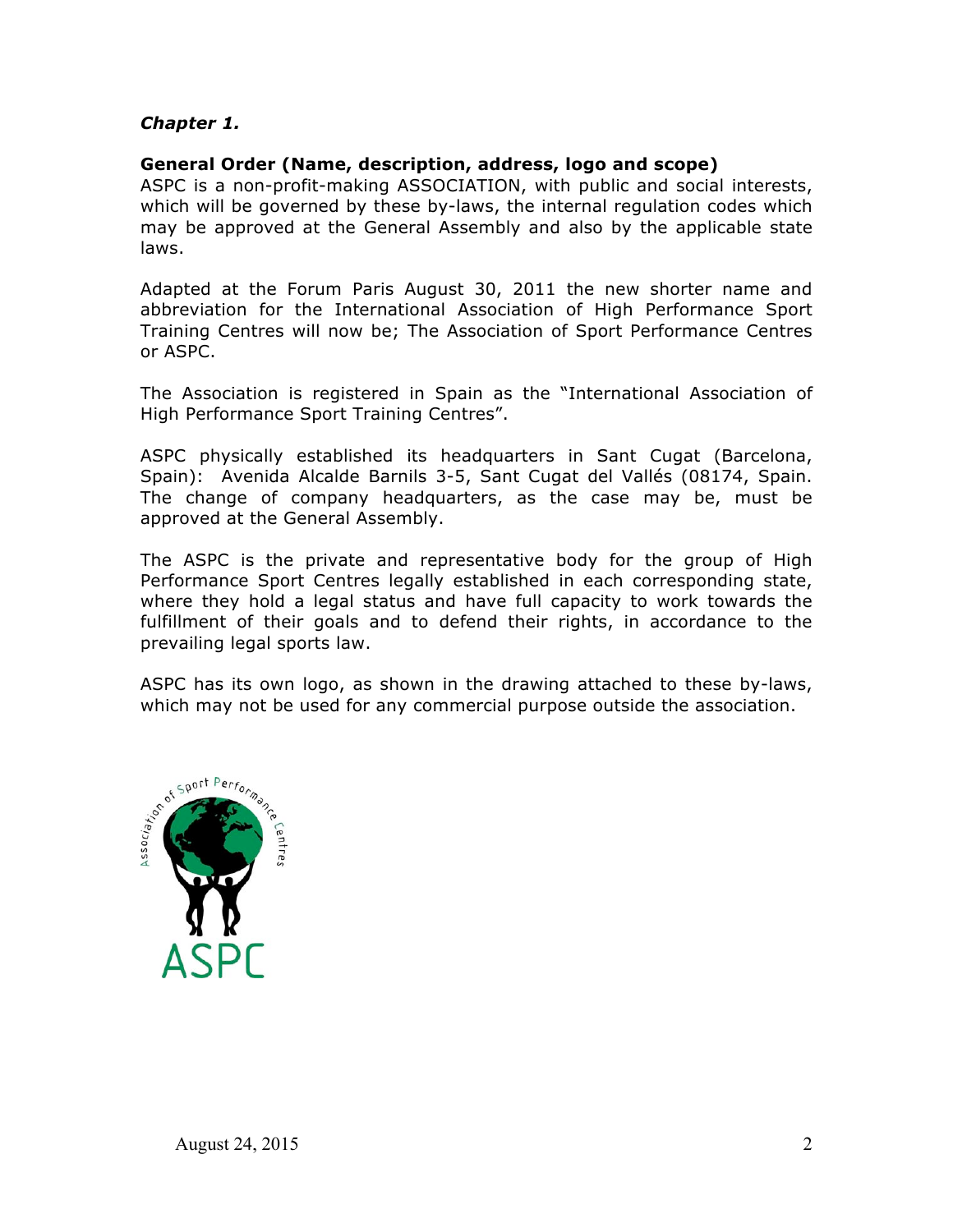# *Chapter 2. Offices and Registered Structure*

# **Competence**

The Association will be submitted to the Spanish Regulation Rights, as is on "Ley Orgánica 1/2002, de 22 de marzo, reguladora del Derecho de Asociación".

### **Life**

The life of the Association of Sport Performance Sports Centres is indefinite.

The financial year will run from the  $1<sup>st</sup>$  of January to the  $31<sup>st</sup>$  of December.

#### **Communication Language**

The International communication language of the ASPC will be English.

# **Territorial Domain**

The Association conducts its main business activities through the respective members of the Association on an International basis.

# **Chapter 3. Mission, Vision and Principles of the Association**

*ASPC Mission*: To provide opportunities that enhances training for high performance sport worldwide.

*ASPC Vision*: ASPC is an active partner with development and leadership of sport training centres, setting the standard in the global high performance training site community.

The principles of this Association are the following:

1. Respecting the Autonomy of high performance sports centres from around the World, within the context of their National Structure:

The basic principles of the Association are considered to be the maintenance of the independence, authority and autonomy of each Center as being the best guarantee of the development of high level sport in the respective countries.

2. Fostering purposeful collaboration between all the members of the ASPC: Respecting the autonomy of each Center, members will collaborate to generate initiatives to benefit athletes, coaches, sport and the wider community.

They will also collaborate with international organizations and associations able to assist in promoting the implementation of the principles and objectives pursued by this Association.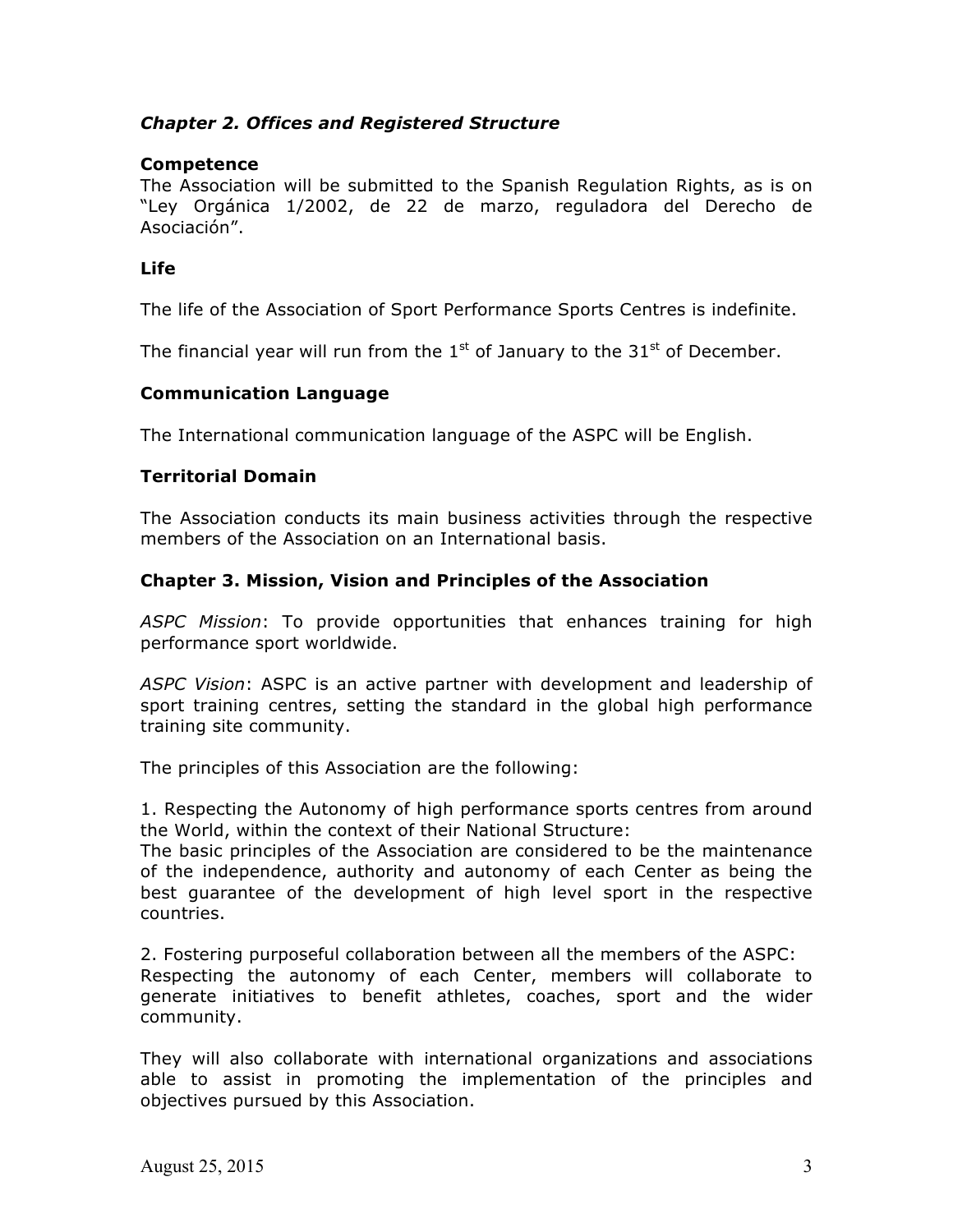3. Maintaining an Ethical Approach:

Protection of the rights of high performance athletes and coaches at ASPC member Centres is essential. Specifically this should focus on their right to train and compete in a fair, ethical, healthy and safe environment.

4. Enhancing Staff Development:

ASPC is committed to adding value to the training opportunities of member staff by providing professional development through staff exchanges.

5. Sharing Information and Knowledge:

ASPC members will share and exchange knowledge and experiences in relation to high performance sport.

6. Identifying Best Practices:

The ASPC will develop concepts of best practices to aid in the advancement of high performance sport.

7. Supporting the International Forum on Elite Sport:

ASPC members will support the organization of a biennial International Forum on Elite Sport as a means of sharing and developing information to advance high performance sport centres.

#### **Chapter 4. About members, their rights and obligations.**

#### **A. Membership Terms (acquisition and loss)**

The ASPC will be composed of both high performance centres which have voluntarily joined the Association and Individuals who support these High Performance Centres.

Section 1. The requirements to become a member of this Association as a high performance sports center are:

- a) To carry out activity focused on elite sport.
- b) To be officially recognized by a National Sports Federation in their country or an International Sport Federation, their respective National government or National Olympic Committee.
- c) To be able to provide operational, technical and scientific support services to high performance athletes and coaches.
- d) To be willing to exchange staff personnel with other high performance sport centres to interact and share ideas and work methods.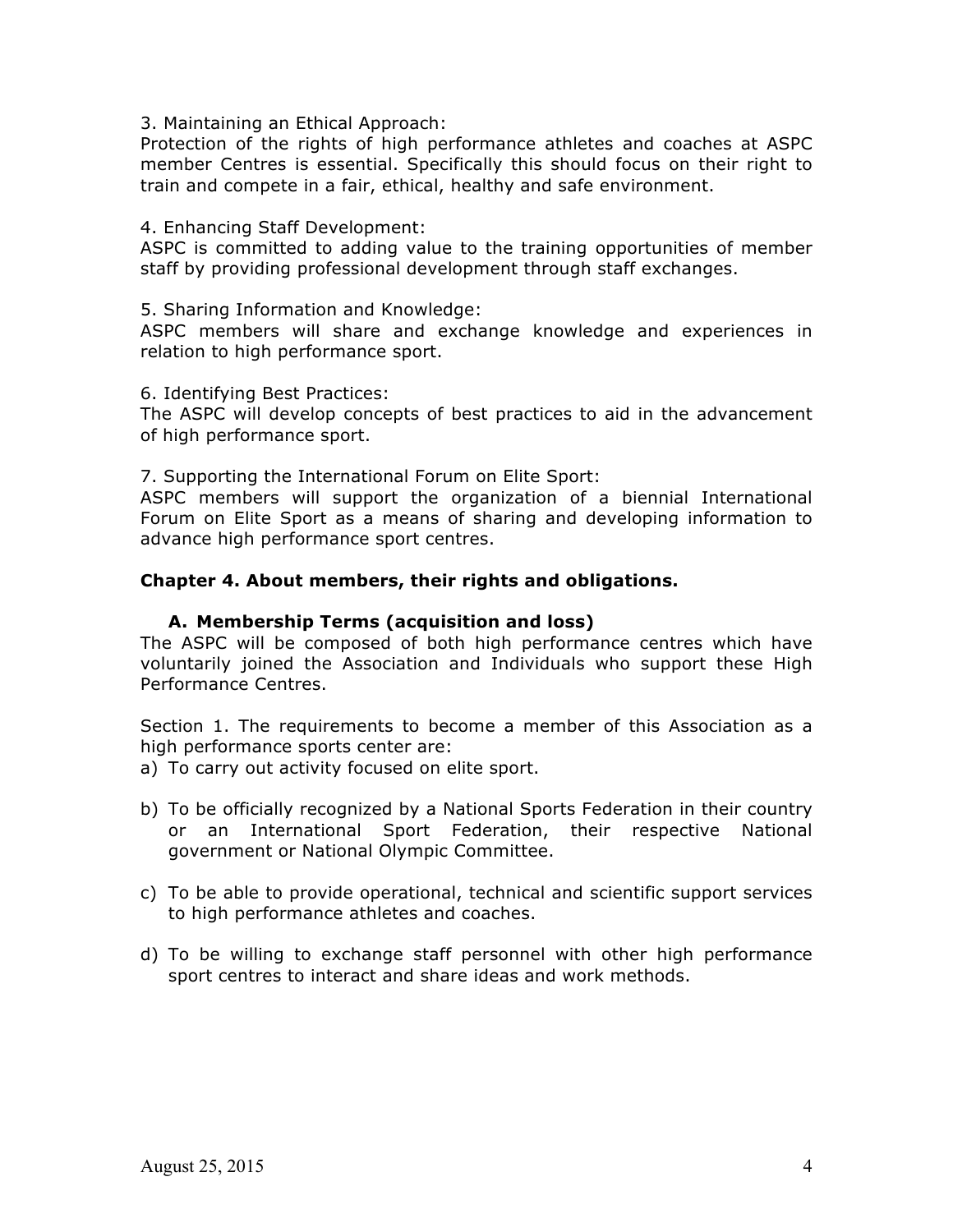Section 2. The requirements to become a member of this Association as an individual member is:

a) Any manager, Director, Administrator or Sports Official who works or has worked to support High Performance Training Centres.

#### **B. Classes of Membership**

The following constitute the organizational and individual classes of membership within the ASPC

• Section 1 – Classes of Organizational members;

Group A – Any Sport Performance Center that is recognized by a National Olympic Committee, Paralympic Committee and or government of that nation.

Group B – Any Sport Performance Center that is recognized by an International Sports Federation (IF) or National Sport Federation of a country where the Center is located.

Section 2 – Classes of Individual members:

Group C – Individual Managers, Directors or Administrators of a Sport Performance Center or a port training venue.

Group D – Individual National Olympic Committee Sport Directors. Managers and Leaders in Olympic sport.

Group E – Individuals who support High Performance in sports – Medical, Science, Media, Coach, Sponsorship.

Group F – Any other members as approved by the Board of Directors.

#### **Chapter 5.**

#### **Process**

Section 1. Organizational membership – Groups A & B

High Performance Sport Centres who would like to join the Association as new members must make a written request to the respective Continental Vice President.

a) Requests for new membership must be reviewed by the relevant Continental Vice President and President prior to a recommendation being made to the Board of Directors.

b) Membership may be provisionally approved by the Continental Vice-President prior to ratification by the General Assembly at their next official meeting.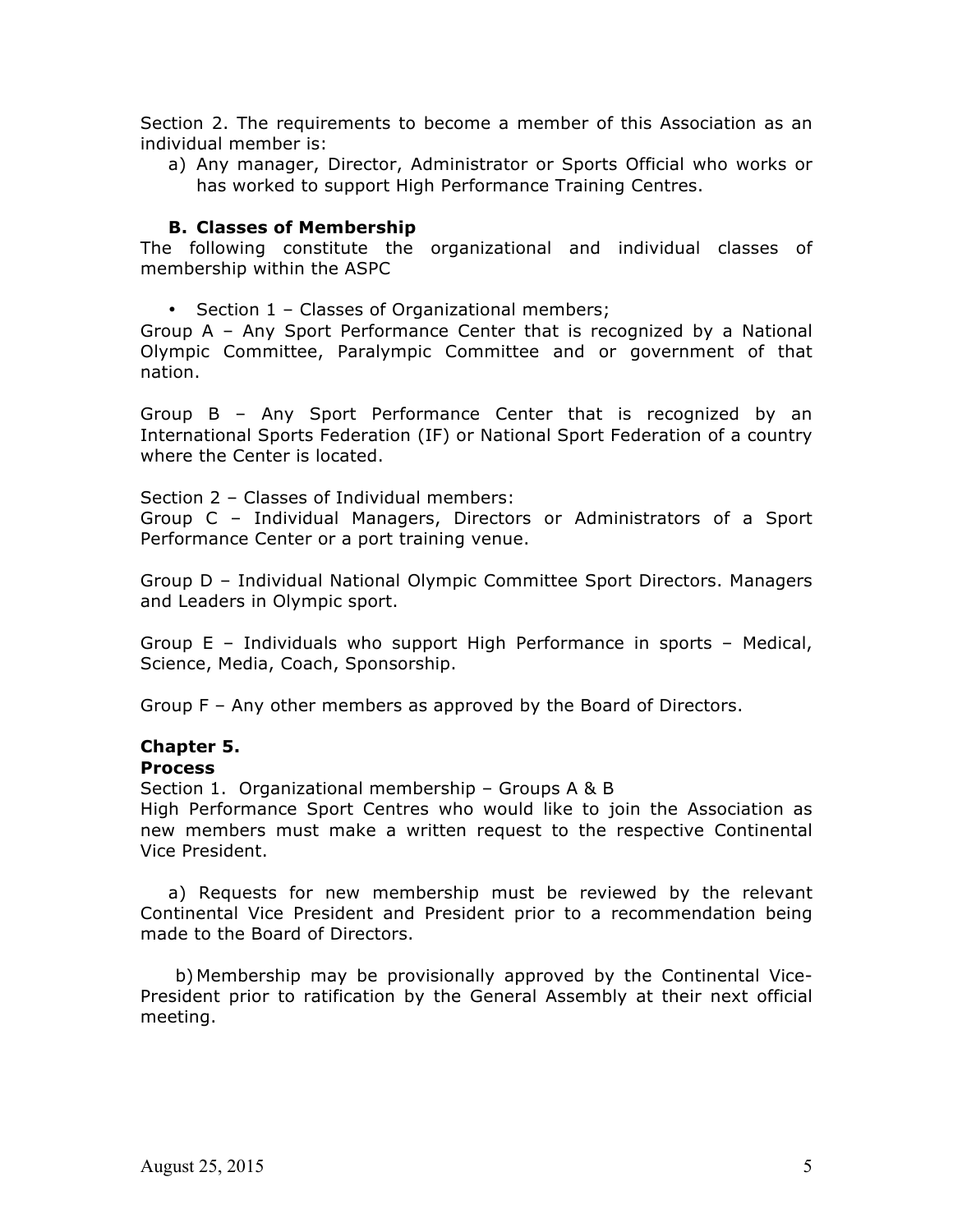2. New members will be welcomed at the next General Assembly after their application has been approved.

a) Requests made within 2 months of the next General Assembly are not guaranteed confirmation before this General Assembly.

b) The Member Centres will be represented in the internal organization of the Association by their Directors or persons legally appointed by them.

3. To pay the ASPC Organizational Membership fee when required.

Section 2 – Individuals Members – Groups C, D, E & F.

Individuals who would like to be members of the ASPC must complete and submit the ASPC individual membership form to the Secretary General of the ASPC.

- a) Request for individual membership will be reviewed by the Secretary General and the relevant Continental Vice President prior to approval.
- b) Individual members agree to conform to and abide by the ASPC Bylaws, General Principles and other such rules and regulations which may be adopted by the membership or Board of Directors from time to time.
- c) Paying the ASPC Individual membership dues determined by the Board of Directors for the specified membership category.

#### Section 3. Loss of membership

Members of high performance sport centres will lose their membership for the following reasons:

- a) Resignations must be submitted in writing to the Association President or to the appropriate ASPC Continental Vice-President.
- b) Termination of the member Center that has taken place in accordance with the legal procedure of the country where the member Center is located.
- c) Any other statutory or legal way established.
- d) Not paying the yearly membership fee.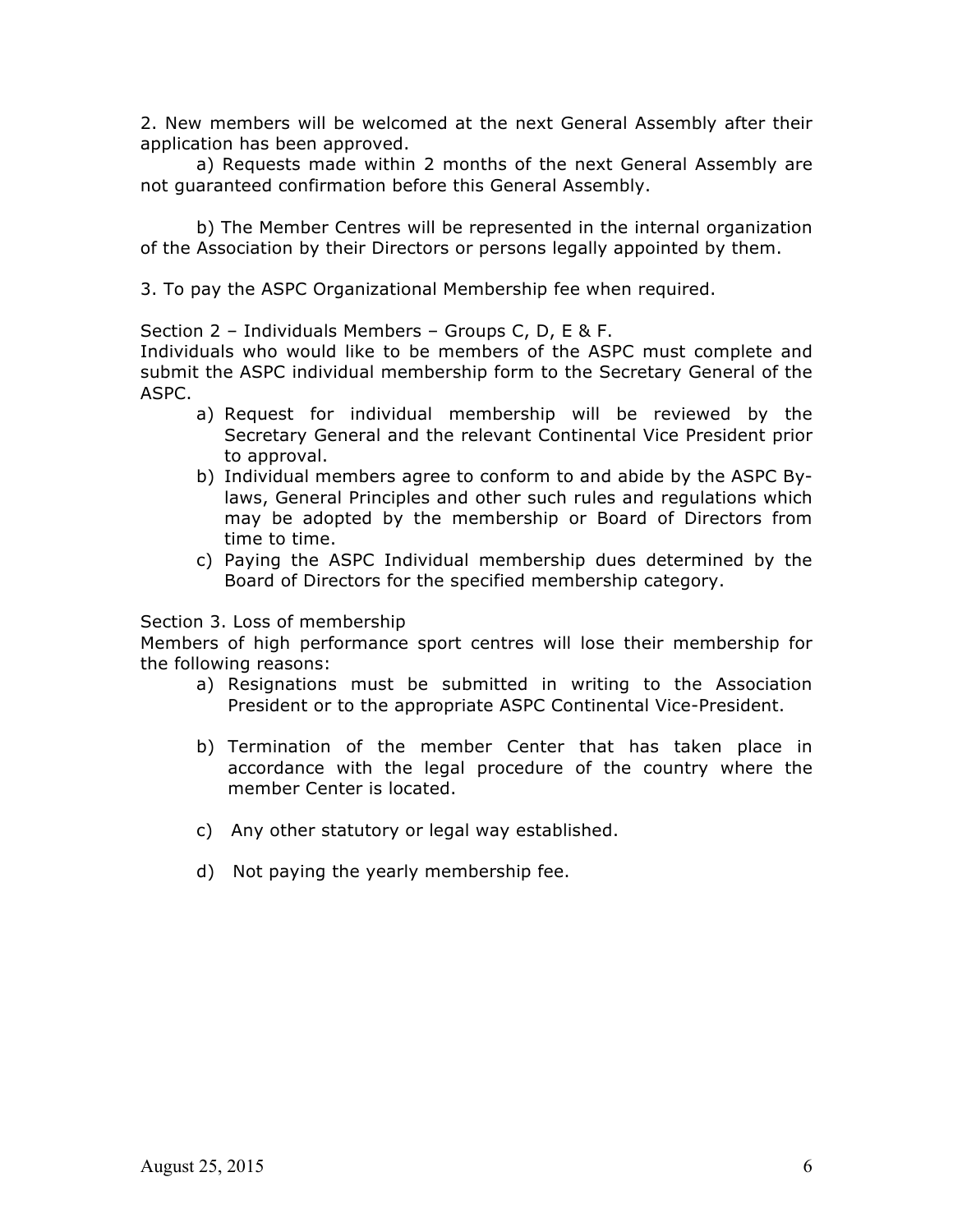## **Chapter 7. Member's rights and obligations**

Section 1. The rights of the Organizational members of the Association are: Groups A & B.

- 1. To attend, actively participate and vote at the General Assembly meetings.
- 2. To elect or be elected as representative for their continent or as a member of the Executive Committee.
- 3. To participate in the management, services and activities of the Association, in accordance with the statutory law.
- 4. To present to the Assembly and to the Board of Directors all the facts that may contribute to improve the Association and to more effectively realize the Principles of the Association.
- 5. To seek and obtain explanation about the administration and management from the Board of Directors.
- 6. To be heard before any disciplinary steps being taken.
- 7. To receive information about the activities of the Association.
- 8. To take part in the working groups.
- 9. To possess a copy of these by-laws.
- 10.To check the record books of the Association.
- 11.To attend the International Forum on Elite Sport without paying the registration fee. (up to 2 participants for each fully paid member center).
- 12. Have their Sport Center appear on the Association's web site sharing information about their Training Center.

Section 2. The rights of Individual members of the Association are: Groups C, D, E, & F.

- 1. To attend, actively participate and vote at the General Assembly meetings.
- 2. To serve or be selected to serve on ASPC Committees as representative.
- 3. To participate in the management, services and activities of the Association, in accordance with the statutory law.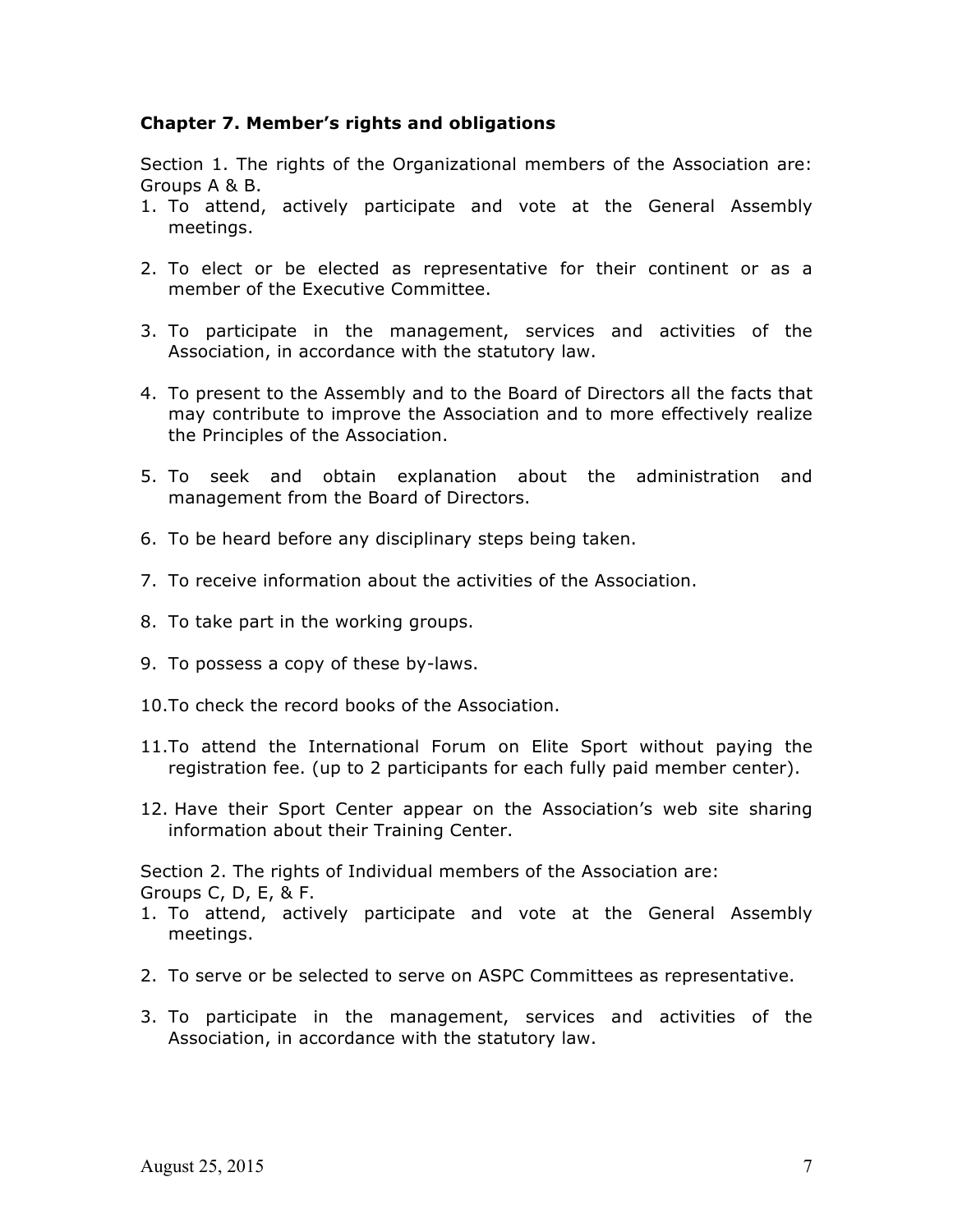- 4. To present to the Assembly and to the Board of Directors all the facts that may contribute to improve the Association and to more effectively realize the Principles of the Association.
- 5. To seek and obtain explanation about the administration and management from the Board of Directors.
- 6. To be heard before any disciplinary steps being taken.
- 7. To receive information about the activities of the Association.
- 8. To take part in the working groups.
- 9. To possess a copy of these by-laws.
- 10.To check the record books of the Association.

*Section 3.*The obligations of all members of this Association are:

1. To get involved with the principles of the Association and to actively participate in order to achieve them.

2. To contribute in the support of the Association by means of paying the membership fees as approved at the General Assembly.

- 3. To fulfill the rest of the obligations that have been established in these by-laws.
- 4. To keep the information posted on the Association's Web page up to date and current with all Center/site information and contacts.

#### **Chapter 8. Official Bodies and representation entities**

Section 1. The **Official Bodies** and representation entities of the Association are:

- a) The General/Extraordinary Assembly.
- b) The Board of Directors.
- c) The President.
- d) The Executive Committee (President, Secretary General, Treasurer).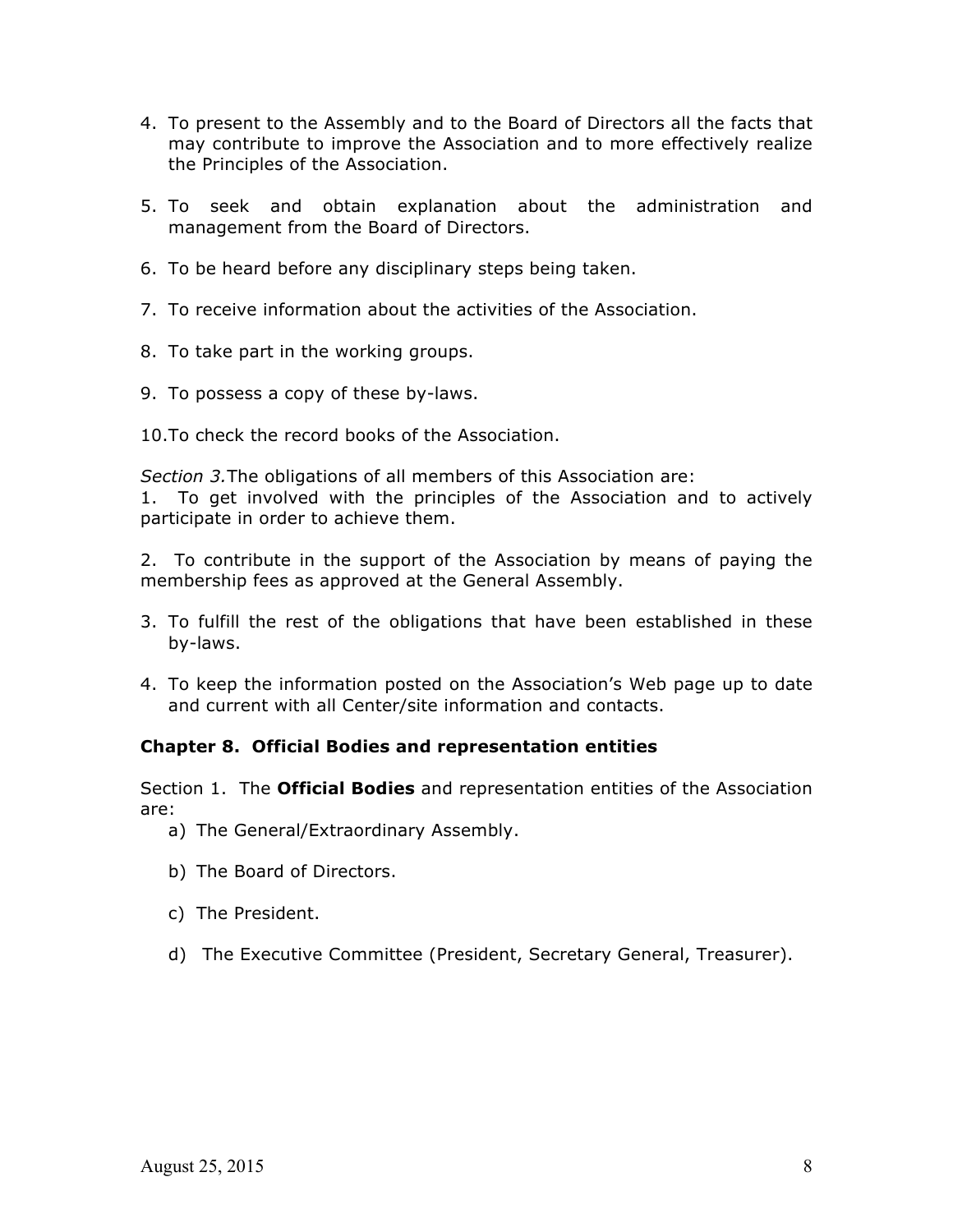#### **Section 2. General Assembly**

The GENERAL ASSEMBLY is the major official body entity of the Association, which is composed of all the representatives of the high performance sport centres, officially named. Membership groups A thru F.

Each Organization that is a member will receive 4 votes for their Centre. There is no Proxy vote. Each Individual member at the General Assembly will have one vote. Only those members who are present and up to date in terms of fee payment will be able to vote.

The agreement taken at the Assembly will be approved by simple majority (50 percent plus 1) of the members present, with the exception when these By-Laws establish that another type of majority is needed.

The General Assembly must be legally constituted and held annually.

The roles of the General Assembly are the following:

a) To modify the by-laws.

b) To approve or ratify the annual program and activity report on the management of the Association presented by the Board of Directors to the Assembly.

c) Vote on proposals put forth by the Board of Directors.

d) To elect the Executive members of the ASPC (President, Secretary General, Treasurer) and guide their activity, every 2 years during the FORUM.

e) To elect the Continental Vice-presidents who will be elected by their own Continental members present at the Forum. In the event of a tie a final determination will be made by the Executive Committee of the ASPC.

f) To approve or ratify the balance sheet, financial statement and the annual budget presented by the Board of Directors.

g) To approve the amount of the yearly fee and any extraordinary contributions.

h) To resolve the termination of the Association.

i) To join other associations or organizations or to terminate relations with them.

j) To approve an internal regulations code.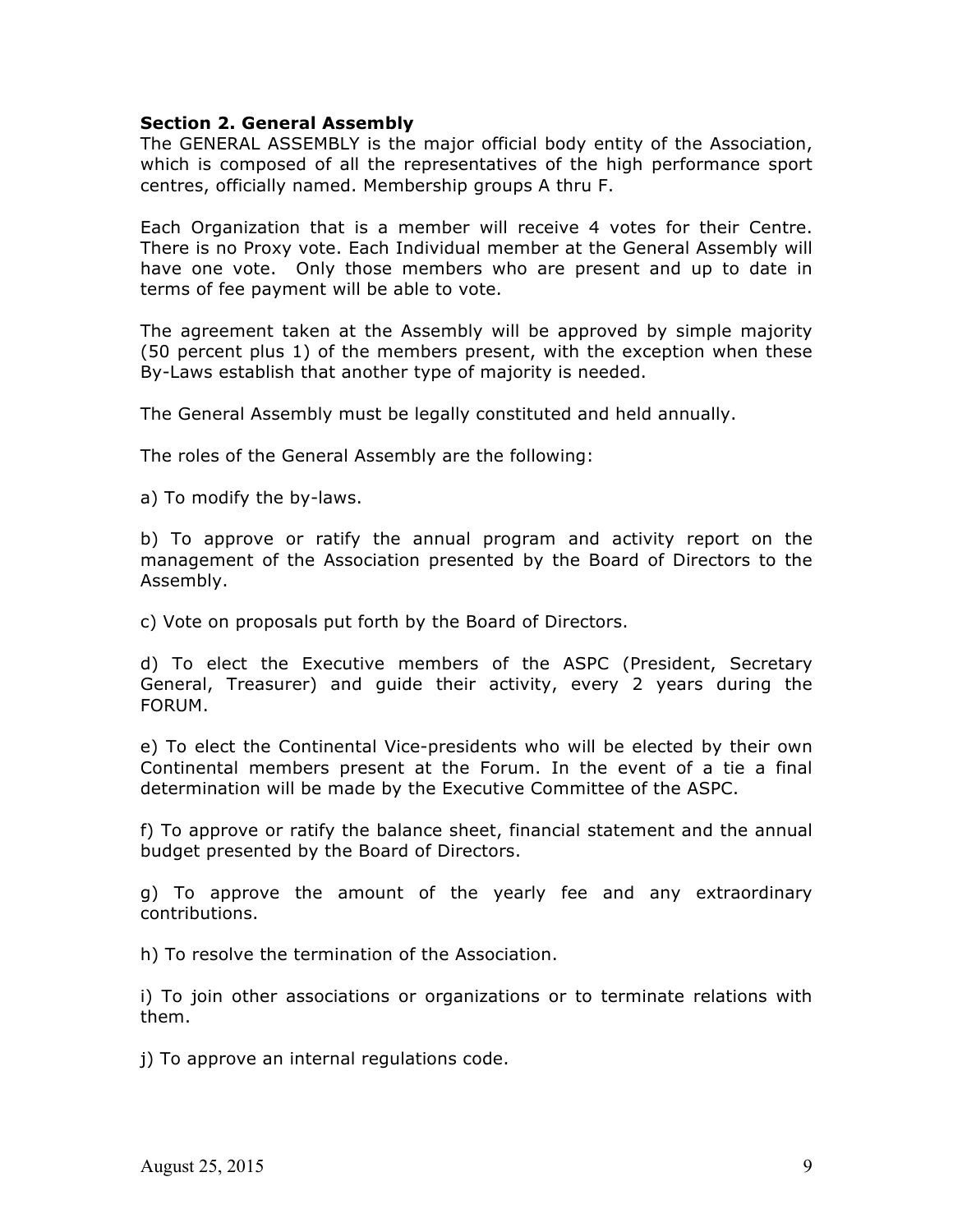k) To resolve matters not directly assigned to any other sub-committee within the Association. The roles listed in this article have an explanatory purpose, and do not limit the ones to be held by the General Assembly.

The Assembly meetings will be called by means of a personal letter or email directed to each member, with a minimum of 60 calendar days in advance of the General Assembly.

The letter or email, will indicate the place, day and hour of the meeting, as well as the meeting's agenda.

#### **Section 3. The Board of Directors**

The Board of Directors is the management and administration entity of the Association, and with executive powers to enforce the agreements reached at the General Assembly.

The Board of Directors consists of a President, a General Secretary, a Treasurer and five Continental Vice-Presidents, plus four additional ex-officio, non-voting members, (the host secretariat representative, the previous Forum representative, the next Forum representative and the Immediate Past President of the Association).

The election of the members for the Board of Directors, who must be Class A or Class B members of the Association, will be put to a vote at the General Assembly. The people elected will start their duties after their approval to their post. If there is only one candidate to a position (President, General Secretary or Treasurer) that position shall be considered approved by acclamation.

The five Continental Vice-Presidents will be elected during the Continental meetings that will take place during the ASPC bi-annual Forum.

The members of the Board of Directors cannot hold any paid position within the Association.

Dismissal from a post on the Board of Directors before the end of the statutory period can be caused by:

a) Voluntary resignation, presented in written form with a list of motives.

- b) Illness, which poses a handicap to fulfill the post.
- c) Disenrollment of their Center as a member of the Association.
- d) Being relieved of the representative post of their Center.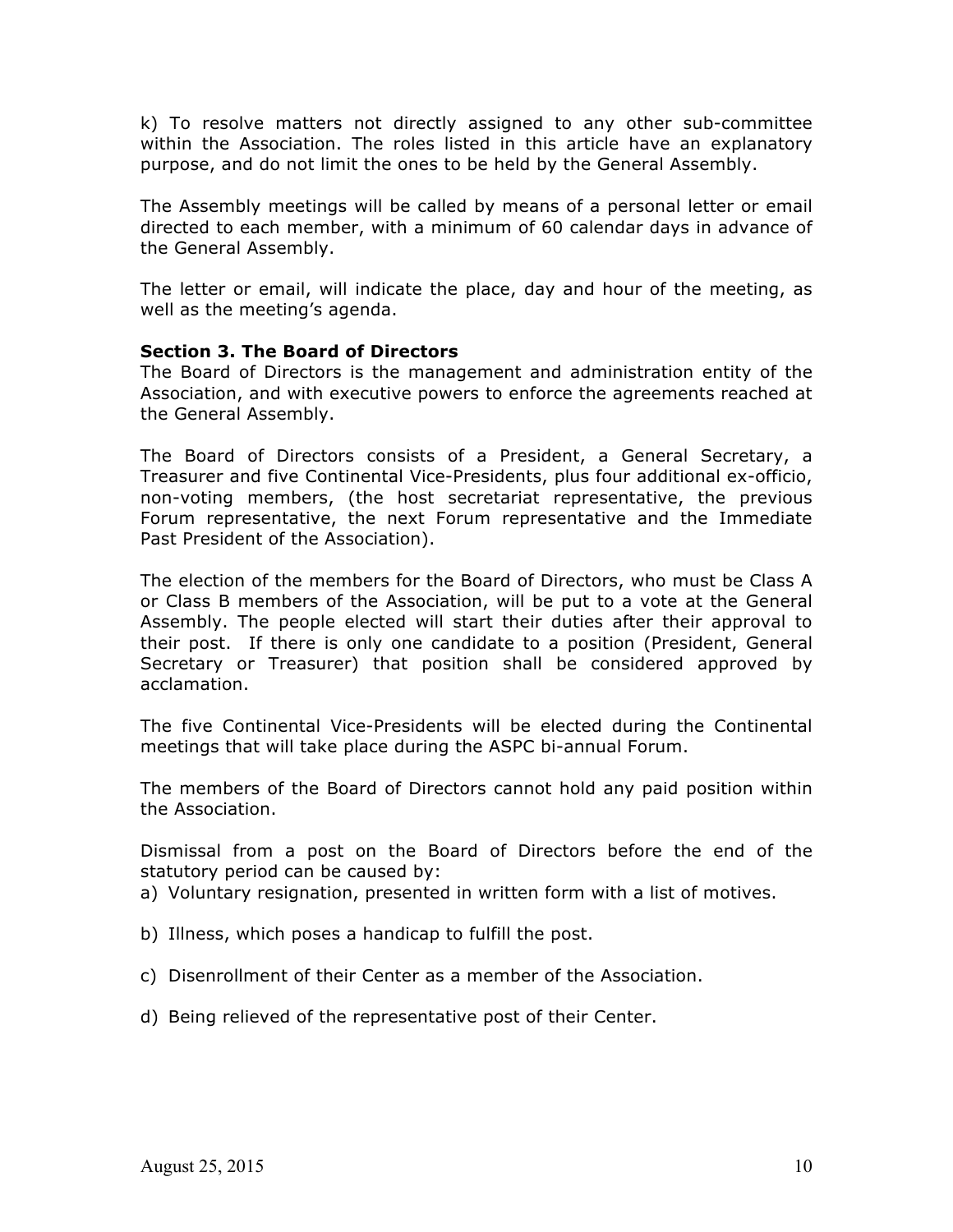Any vacant posts that exist on the Board of Directors can be filled by appointment by the current Board of Directors. If the position is of a Continental Vice President the person filling that position must be from that Continent. The position will then be up for election at the next General Assembly.

The Board of Directors has the following roles:

- a) To represent, lead and manage the Association, as well as to carry out the agreements taken by the General Assembly.
- b) To propose to the General Assembly the amount of the ordinary and extraordinary fees.
- c) To call the General Assembly meetings.
- d) To present and approve the annual program, activity report and the management of the Association to the General Assembly.
- e) To approve and present the balance sheet, financial statement and the annual budget to the General Assembly.
- f) To hire employees for the Association.
- g) To monitor the annual budget.
- h) To create working groups to efficiently achieve the Principles of the Association, and authorize the actions that these working groups undertake.
- i) To carry out the necessary tasks in relation to civil service offices, other organizations and individuals, in order to achieve:
	- Subsidies or other aid.
	- The use of premises or buildings.
- j) To open a bank account in a credited savings institution and to use the funds deposited in those accounts for ASPC business only.
- k) To temporarily resolve any situation which by-laws have not anticipated, and to report on this at the next General Assembly.
- l) Authority to avail of the revenue obtained and to agree the transfer of entities by means of an agreement recorded in the minutes.
- m) Any other competence which is not explicitly assigned to another governing entity within the Association, or competences which have been delegated to the Board of Directors directly.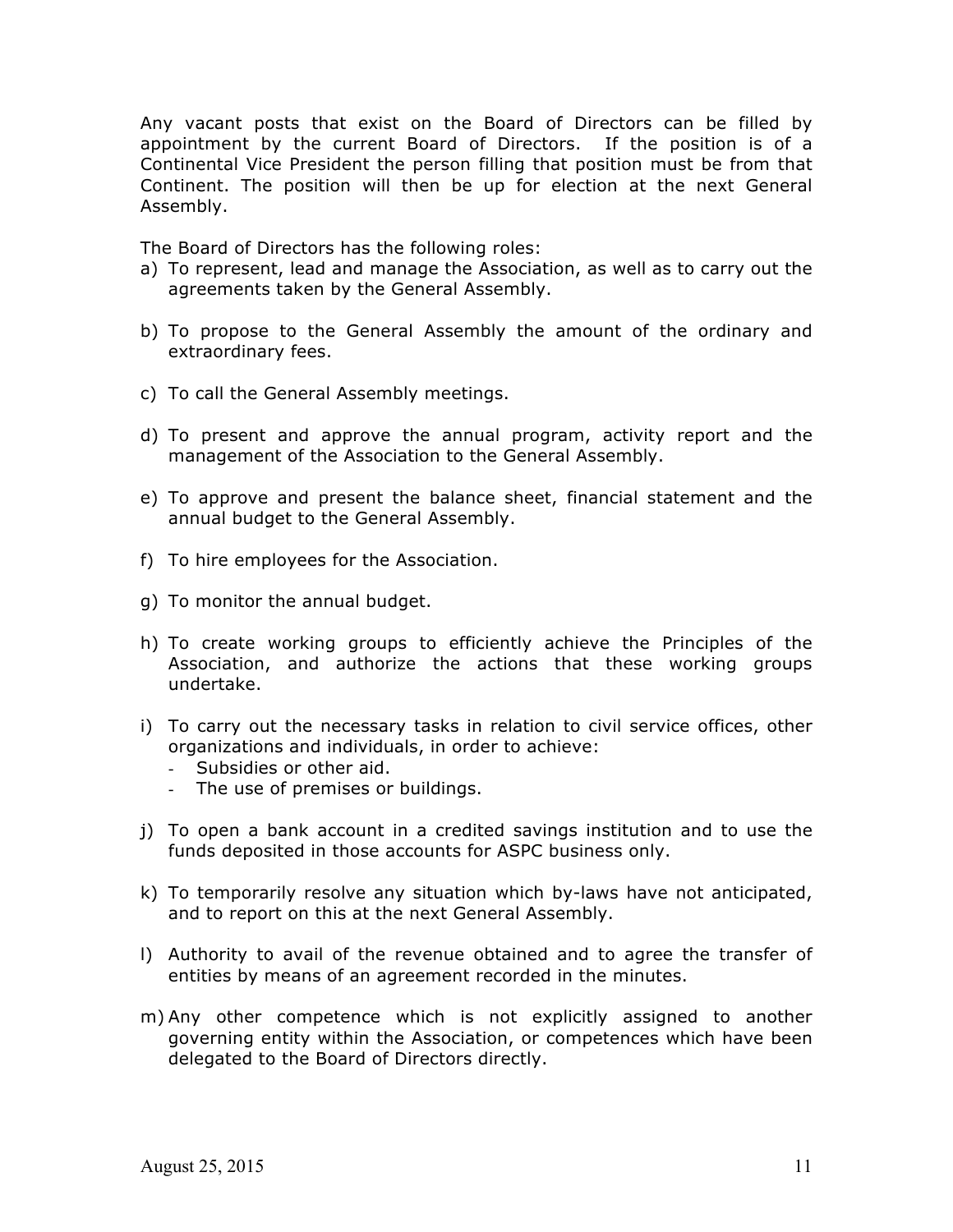The Board of Directors will meet in ordinary session twice a year. These meetings can be conducted face to face, electronically or by phone.

The Board of Directors' meeting will be officially constituted if it has been called sufficiently in advance and there is a quorum of 50% plus one of its members.

The members of the Board of Directors must attend all meetings which take place and can only be absent if there is just cause. The attendance of the President or the Secretary General or their acting substitutes is mandatory.

The Board of Directors will approve agreements by simple majority of those present.

The agreements taken in the Board of Directors' meetings must be written down in the minute book, and must be signed by the President and the Secretary. At the start of every Board meeting, the minutes of the previous meeting must be read and approved.

# **Chapter 10. The Officers of the ASPC**

Section 1. The duties of the President are the following:

- a) To lead and represent legally the Association, by means of delegation by the General Assembly and/or the Board of Directors.
- b) To call the Assemblies and the meetings of the Board of Directors.
- c) To chair and direct the debates, both in the General Assembly and the Board of Directors.
- d) To cast the deciding vote in the case of a tied vote.
- e) To sign and approve the minutes as submitted by the Secretary of the Association.

The General Secretary will be acting President in case of absence or illness of the President.

Section 2. The Vice-Presidents will improve the regional activity by promoting Principles of the Association and membership applications within their Continent. Chair working groups and spread the good will and work of the ASPC all around their continent.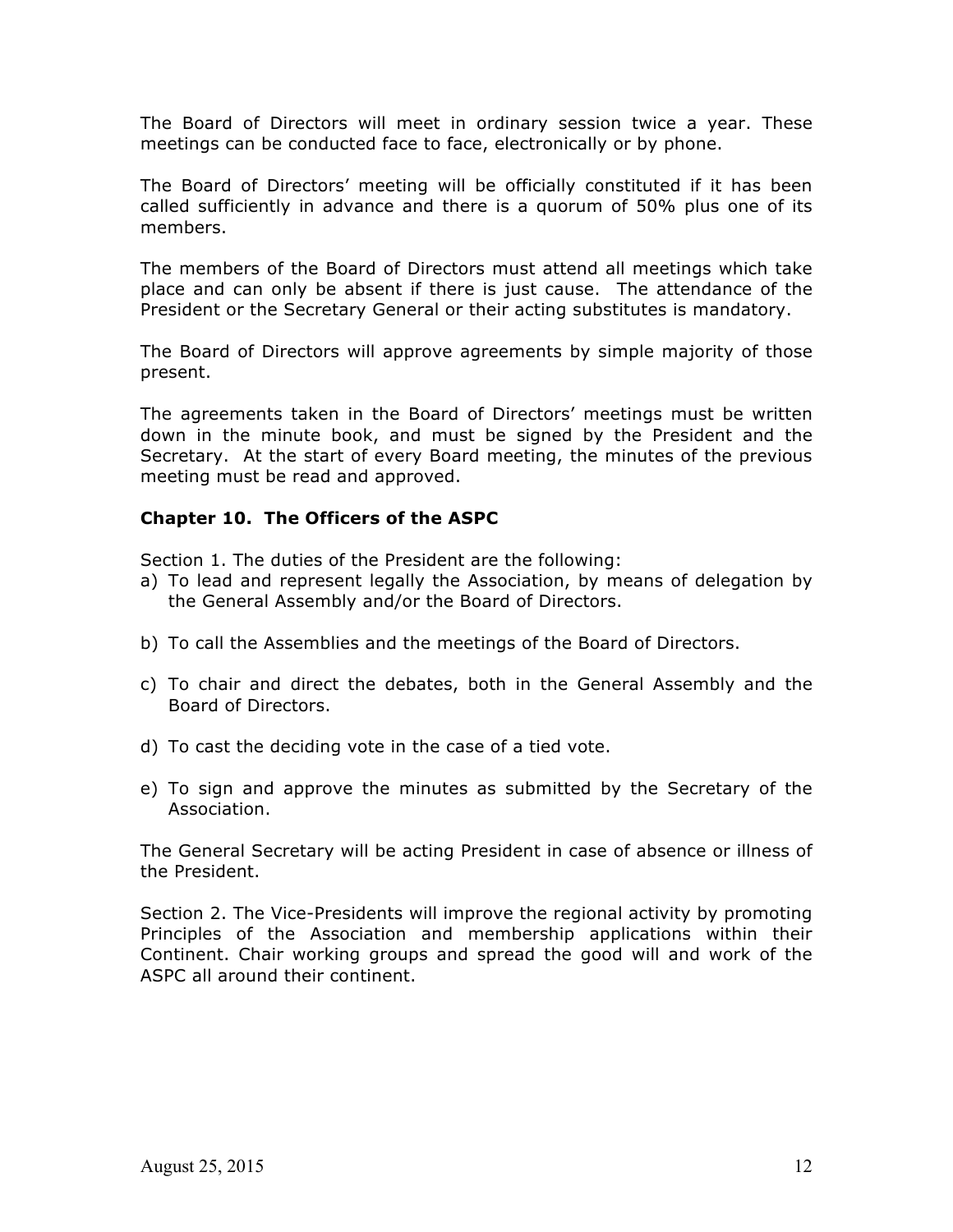# **Chapter 11. Financial Matters**

This Association is subject to follow the budget set forth by the Board, with the limitations as set forth in the by-Laws of the ASPC.

Section 1. The Association obtains funding from:

- a) The yearly fees set by the General Assembly, and paid by each member.
- b) Public or private grants.
- c) Donations, inheritance or legacies.
- d) Any other revenue that is legally authorized.

*Section 2.* All members of the Association must support the Association financially, by means of yearly fees, in the form and proportion set by the General Assembly and as proposed by the Board of Directors.

The financial year coincides with the calendar year, and ends on December  $31<sup>st</sup>$ .

# **Chapter 12. Jurisdiction**

All controversies and discrepancies connected with the goals pursued in these by-laws, excluding ordinary courts, will be subject to The Court of Arbitration for Sport.

#### **Chapter 13. Termination**

The Association can be terminated if so agreed by the General Assembly, which must be called extraordinarily and expressly for this purpose and is clearly stated on the agenda prior to the meeting. Two-thirds of all members Centres must be present for the vote to take place.

The General Assembly is empowered to elect a Termination Committee and apply the necessary rules as follows:

- a) Once the termination is approved, the General Assembly must take the required steps towards the final destination of funds and rights of the Association, as well as the finality, finalization and liquidation of any pending operations.
- b) If any funds remain, they will be donated to a non profit organization in the territorial domain of the Association.

The Members of the Association are not personally liable. Their liability is limited to carrying out the obligations that they voluntarily agree on.